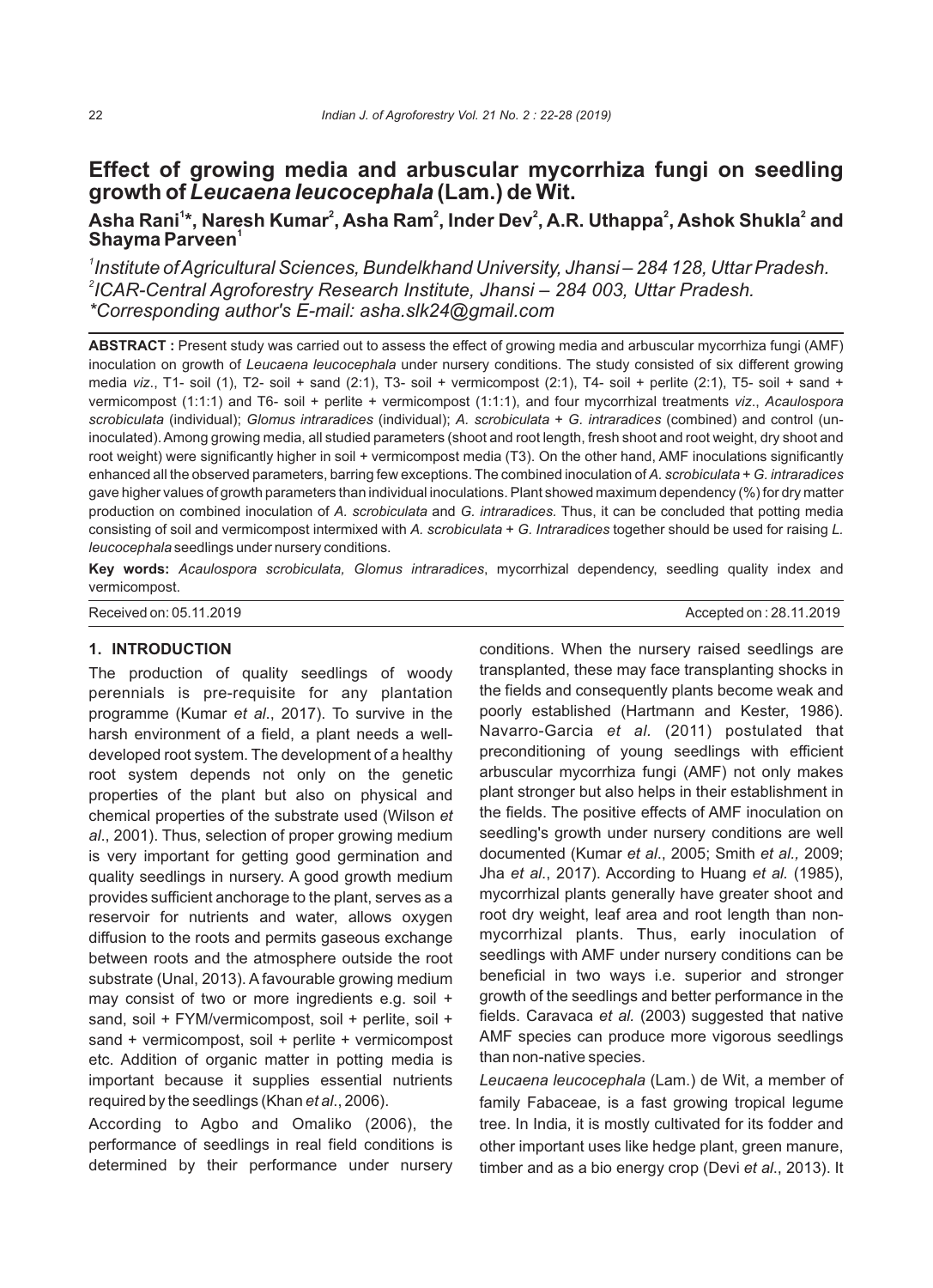has high nitrogen-fixing potential and also grown as a shade tree for cocoa, coffee and tea plantations (Hogberg and Kvarnstrom, 1982). It has succeeded as a preferred species for agroforestry and farm forestry interventions (Brewbaker, 1987). It generally acts as a shelterbelt, provides shade and protects variety of crops from wind during early stage of the growth. Keeping in view the multifarious uses of *L. leucocephala* and influence of the growing media and AMF inoculation on quality seedling production, the present study was carried out at ICAR-Central Agroforestry Research Institute (CAFRI), Jhansi.

### **2. MATERIALS AND METHODS**

Study consisted of two factors *viz.*, six growing media [T1soil (1), T2- soil + sand (2:1), T3- soil + vermicompost  $(2:1)$ , T4- soil + perlite  $(2:1)$ , T5- soil + sand + vermicompost (1:1:1) and T6- soil + perlite + vermicompost (1:1:1)] and four mycorrhizal treatments [*Acaulospora scrobiculata* (individual), *Glomus intraradices* (individual), *A. scrobiculata* + *G.intraradices* (combined) and control (un-inoculated)]. Thus, study consisted of 24 treatment combinations (6×4) and each treatment was replicated ten times. Both the AM species were included in the study due to their better adaptability in this region. Prior to use these, the mycorrhization of A. *scrobiculata* (spores: 56/100 g soil and root colonization index: 23.525%) and *G. intraradices* (spores: 38/100 g soil and root colonization index: 39.475%) were assessed. Before sowing, seeds of L. leucocephala were treated with hot water. The study was carried out in root trainers (volume: 300 cc; individual type, fitted in iron stands). The treatments were imposed in the substrate by mixing mycorrhizal inocula with substrate @ 10 kg inoculum in 1000 kg substrate. For individual inoculations (either *A. scrobiculata*or *G.intraradices*),10kginoculum were mixed in 1000 kg substrate but for combined inoculation (*A. scrobiculata* + *G. intraradices*), 5 kg of each inoculum were mixed in 1000 kg substrate. This mycorrhiza-substrate mixture was filled in respective root trainers. The root trainers were transferred to net-house and watered as per need. After 75 days of sowing, plants were harvested and analyzed for collar diameter (mm), shoot length (cm), root length (cm), fresh shoot weight (g), fresh root weight (g), dry shoot weight (g), dry root weight (g) and total dry weight (g). Root: shoot ratio (%) was determined by dividing dry weight of root with dry weight of shoot. Mycorrhizal dependency (MD) and Dickson quality index were calculated by using the formulae given by Plenchette *et al.* (1983) and Dickson *et al.* (1960), respectively.

Mycorrhizal dependancy (%) = 
$$
\frac{M - NM}{M} \times 100
$$

Where M is the dry weight of individual mycorrhizal plants and NM is the mean dry weight of corresponding non-mycorrhizal plants.

| Seedling quality index $=$ | Total dry weight of plant (g) |                                          |  |  |
|----------------------------|-------------------------------|------------------------------------------|--|--|
|                            |                               | Plant height (cm) Shoot dry weight (g)   |  |  |
|                            |                               | Collar diameter (mm) Root dry weight (g) |  |  |

#### **Statistical analysis**

All the data on seedling growth parameters were subjected to two-way analysis of variance. For each factor analyzed, the means of the different treatments were compared and ranked using Fischer F test (P<0.05). The mean of the experiment was analyzed statistically using a general linear model for analysis of variance in CRD. Least Significant Difference (LSD) was used to compare treatment differences. The statistical analysis was performed using the statistical package SYSTAT version 12 and graph was prepared using MS Excel.

#### **3. RESULTS AND DISCUSSION**

Among different media, significantly higher collar diameter and shoot length was recorded in plants grown in T3 (Table 1). Root length was also recorded maximum in T3 but it was comparable with T1. On the other hand, among mycorrhizal treatments, collar diameter and shoot length were recorded maximum in combined inoculation of *A. scrobiculata* and *G. intraradices*, while root length was in *A. scrobiculata*inoculated plants. Two-way interactions were also found statistically significant for studied parameters. Values of all growth parameters were recorded maximum in plants inoculated with *A. scrobiculata* + *G. intraradices*grown in T3, except root length.

Significantly higher fresh and dry weight of shoot and root were recorded in plants grown in T3, irrespective of AMF inoculations (Table 2). On the other hand, all mycorrhizal treatments increased the biomass of *L. leucocephala*. Maximum fresh shoot weight, dry shoot weight, dry root weight and total dry weight were recorded in plants inoculated with *A. scrobiculata* + *G. intraradices*. Dry root weight was significantly higher in *A. scrobiculata*-inoculated plants. In each tested growing media, AMF inoculations significantly enhanced all biomass related parameters, barring few exceptions. Values of biomass related parameters were recorded maximum in *A. scrobiculata* + *G.*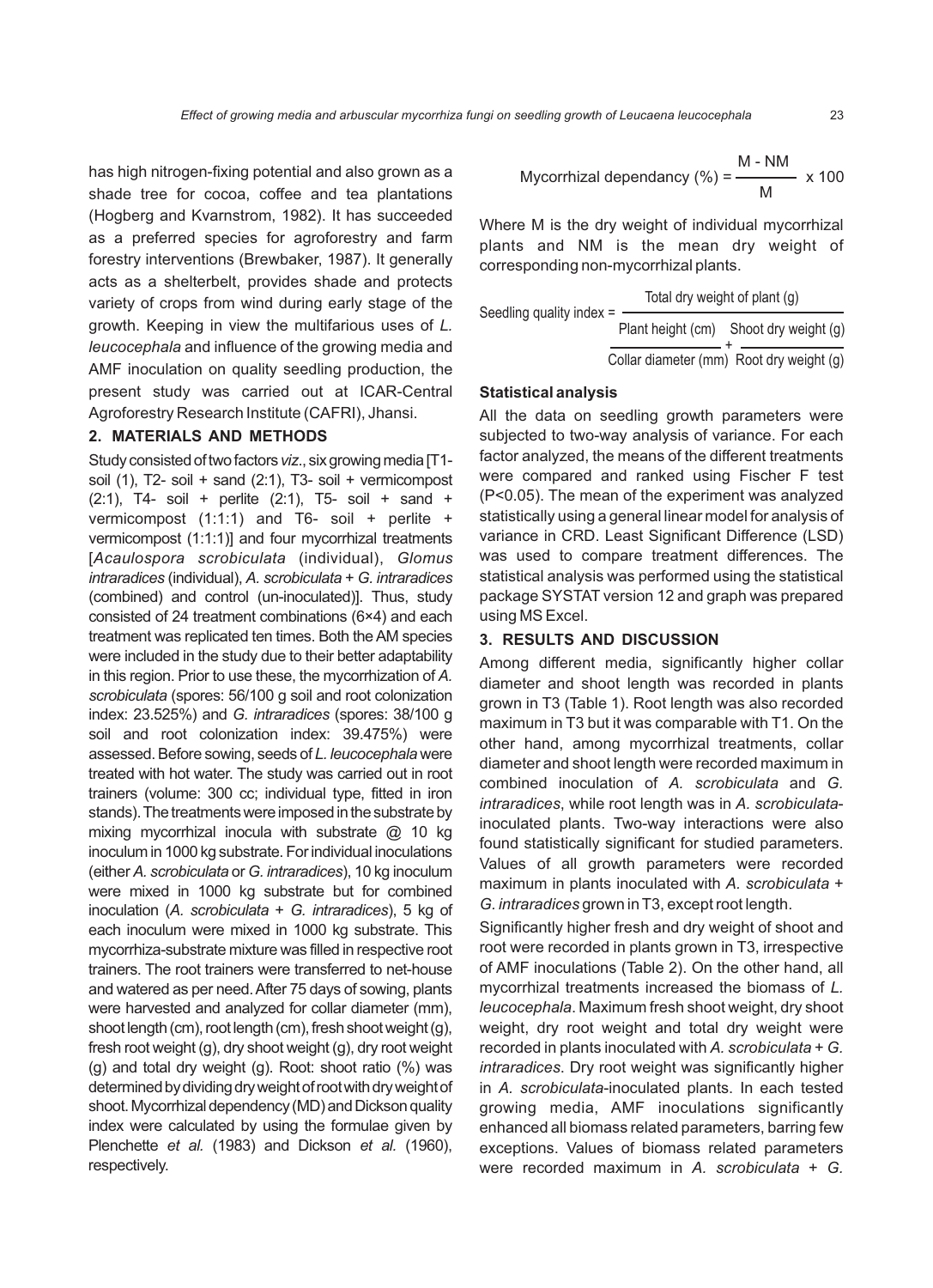| <b>Growing media</b> | <b>Treatment</b>      |              |      |         | <b>Mean</b> |
|----------------------|-----------------------|--------------|------|---------|-------------|
|                      | <b>Control</b>        | $As*$        | Gi   | As + Gi |             |
| Collar diameter (mm) |                       |              |      |         |             |
| $T1^{**}$            | 3.01                  | 3.14         | 2.94 | 3.39    | 3.12        |
| T <sub>2</sub>       | 2.89                  | 2.87         | 3.09 | 3.02    | 2.97        |
| T <sub>3</sub>       | 3.16                  | 3.48         | 2.93 | 3.60    | 3.29        |
| T4                   | 3.41                  | 3.25         | 3.17 | 3.15    | 3.25        |
| T <sub>5</sub>       | 2.99                  | 2.93         | 2.93 | 3.54    | 3.10        |
| T <sub>6</sub>       | 2.52                  | 2.91         | 2.59 | 2.43    | 2.61        |
| Mean                 | 3.00                  | 3.10         | 2.94 | 3.19    |             |
| Shoot length (cm)    |                       |              |      |         |             |
| T1                   | 18.3                  | 20.5         | 17.5 | 16.6    | 18.2        |
| T <sub>2</sub>       | 19.0                  | 24.2         | 22.1 | 29.4    | 23.7        |
| T <sub>3</sub>       | 23.0                  | 27.7         | 26.4 | 31.2    | 27.1        |
| T <sub>4</sub>       | 25.8                  | 24.8         | 24.0 | 25.3    | 25.0        |
| T <sub>5</sub>       | 23.4                  | 22.8         | 23.6 | 28.1    | 24.5        |
| T <sub>6</sub>       | 18.4                  | 21.3         | 18.1 | 15.6    | 18.4        |
| Mean                 | 21.3                  | 23.6         | 22.0 | 24.4    |             |
| Root length (cm)     |                       |              |      |         |             |
| T1                   | 19.5                  | 19.0         | 20.6 | 19.4    | 19.6        |
| T2                   | 17.1                  | 19.9         | 19.8 | 19.6    | 19.1        |
| T <sub>3</sub>       | 18.7                  | 21.3         | 20.5 | 18.3    | 19.7        |
| T <sub>4</sub>       | 19.0                  | 19.9         | 19.3 | 19.6    | 19.4        |
| T <sub>5</sub>       | 19.2                  | 18.5         | 18.8 | 18.3    | 18.7        |
| T <sub>6</sub>       | 18.3                  | 18.3         | 16.8 | 16.2    | 17.0        |
| Mean                 | 18.6                  | 19.5         | 19.3 | 18.6    |             |
|                      | $\mathsf{LSD}_{0.05}$ |              |      |         |             |
|                      | Collar diameter       | Shoot length |      |         | Root length |
| Growing media        | 0.02                  | 0.2          |      | 0.1     |             |
| AM inoculation       | 0.01                  | 0.1          |      | 0.1     |             |
| Interaction          | 0.03                  |              | 0.3  |         | 0.2         |

**Table 1. Effect of AM inoculation on growth of** *L. leucocephala* **grown in different growing media.**

\*As- *Acaulospora scrobiculata*, Gi- *Glomus intraradices*

 $^+$ T1- soil (1), T2- soil + sand (2:1), T3- soil + vermicompost (2:1), T4- soil + perlite (2:1), T5- soil + sand + vermicompost (1:1:1) and T6- soil + perlite + vermicompost (1:1:1)

*intraradices* inoculated plants grown in T3, except fresh root weight which was recorded higher in *A. scrobiculata*-inoculated plants grown in T5 and it was found comparable with the value recorded from *A. scrobiculata* + *G. intraradices* inoculated plants grown in T3.

Thus, the results of the present study showed that among growing media, all growth parameters (shoot length, root length, fresh shoot weight, fresh root weight, dry shoot weight and dry root weight) were

significantly higher in growing media containing soil and vermicompost (T3) when compared with other media. This could be due to the presence of vermicompost. Vermicompost contains high organic matter which increases water and nutrient holding capacity of the medium for supply to the plants. According to Bachman and Metzger (2008), vermicompost is reported to have bioactive compounds considered to be beneficial for root growth, root initiation, germination and growth of the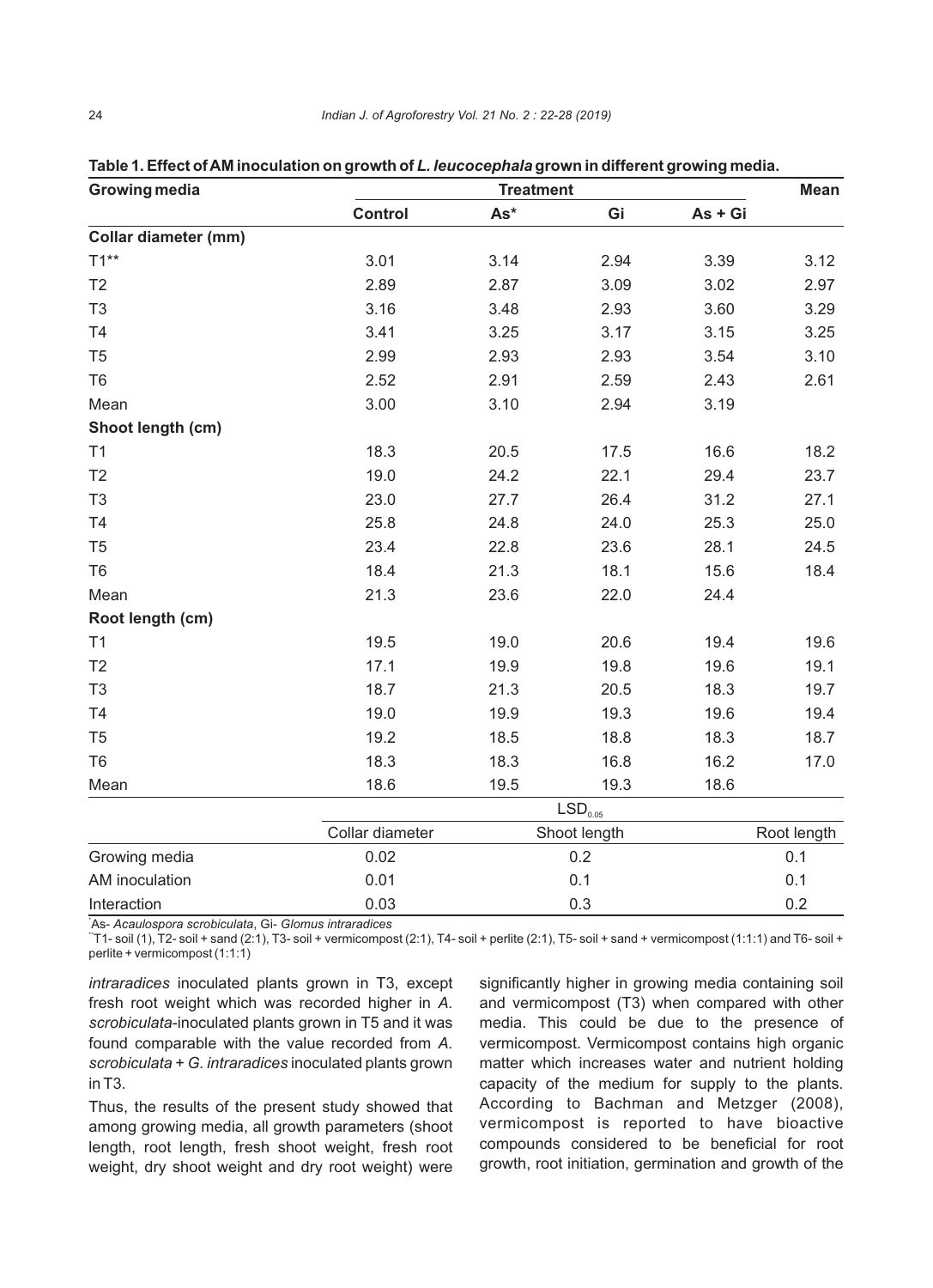| <b>Growing media</b>     | <b>Treatment</b>      |                      |                     |                    | <b>Mean</b>         |
|--------------------------|-----------------------|----------------------|---------------------|--------------------|---------------------|
|                          | <b>Control</b>        | $As*$                | Gi                  | As + Gi            |                     |
| Fresh shoot weight (g)   |                       |                      |                     |                    |                     |
| $T1**$                   | 1.623                 | 2.511                | 2.164               | 1.889              | 2.047               |
| T <sub>2</sub>           | 1.904                 | 2.397                | 2.766               | 3.185              | 2.563               |
| T <sub>3</sub>           | 2.451                 | 3.648                | 2.944               | 4.451              | 3.373               |
| T4                       | 3.089                 | 2.986                | 2.577               | 2.739              | 2.848               |
| T <sub>5</sub>           | 2.461                 | 2.576                | 2.509               | 3.352              | 2.725               |
| T <sub>6</sub>           | 1.720                 | 2.095                | 1.546               | 1.538              | 1.725               |
| Mean                     | 2.208                 | 2.702                | 2.418               | 2.859              |                     |
| Fresh root weight (g)    |                       |                      |                     |                    |                     |
| T <sub>1</sub>           | 0.522                 | 1.254                | 1.104               | 0.808              | 0.922               |
| T <sub>2</sub>           | 0.554                 | 1.224                | 1.253               | 1.057              | 1.022               |
| T <sub>3</sub>           | 0.704                 | 1.391                | 1.077               | 1.528              | 1.175               |
| T4                       | 1.026                 | 1.287                | 1.008               | 0.924              | 1.061               |
| T <sub>5</sub>           | 0.766                 | 1.542                | 0.973               | 1.054              | 1.084               |
| T <sub>6</sub>           | 0.395                 | 0.984                | 0.667               | 0.508              | 0.638               |
| Mean                     | 0.661                 | 1.280                | 1.014               | 0.980              |                     |
| Dry shoot weight (g)     |                       |                      |                     |                    |                     |
| T1                       | 0.580                 | 0.727                | 0.608               | 0.619              | 0.633               |
| T <sub>2</sub>           | 0.579                 | 0.694                | 0.655               | 0.829              | 0.692               |
| T <sub>3</sub>           | 0.800                 | 1.038                | 0.829               | 1.233              | 0.975               |
| T4                       | 0.997                 | 0.840                | 0.749               | 0.836              | 0.855               |
| T <sub>5</sub>           | 0.736                 | 0.618                | 0.683               | 0.970              | 0.752               |
| T <sub>6</sub>           | 0.601                 | 0.553                | 0.410               | 0.443              | 0.502               |
| Mean                     | 0.716                 | 0.745                | 0.657               | 0.822              |                     |
| Dry root weight (g)      |                       |                      |                     |                    |                     |
| T1                       | 0.269                 | 0.361                | 0.302               | 0.375              | 0.327               |
| T <sub>2</sub>           | 0.252                 | 0.324                | 0.374               | 0.377              | 0.332               |
| T <sub>3</sub>           | 0.290                 | 0.365                | 0.303               | 0.445              | 0.351               |
| T4                       | 0.365                 | 0.345                | 0.327               | 0.328              | 0.341               |
| T <sub>5</sub>           |                       |                      |                     |                    |                     |
|                          | 0.265                 | 0.282                | 0.243               | 0.316              | 0.277               |
| T <sub>6</sub>           | 0.160                 | 0.218                | 0.168               | 0.157              | 0.176               |
| Mean                     | 0.267                 | 0.316                | 0.286               | 0.333              |                     |
| Total dry weight $(g-1)$ |                       |                      |                     |                    |                     |
| T1                       | 0.847                 | 1.089                | 0.909               | 0.991              | 0.959               |
| T <sub>2</sub>           | 0.832                 | 1.021                | 1.038               | 1.208              | 1.025               |
| T <sub>3</sub>           | 1.092                 | 1.404                | 1.128               | 1.677              | 1.325               |
| T4                       | 1.360                 | 1.185                | 1.074               | 1.165              | 1.196               |
| T <sub>5</sub>           | 1.000                 | 0.901                | 0.924               | 1.285              | 1.027               |
| T <sub>6</sub>           | 0.760                 | 0.770                | 0.578               | 0.601              | 0.677               |
| Mean                     | 0.982                 | 1.062                | 0.942               | 1.155              |                     |
|                          |                       |                      | LSD <sub>0.05</sub> |                    |                     |
|                          | Fresh shoot<br>weight | Fresh root<br>weight | Dry shoot<br>weight | Dry root<br>weight | Total dry<br>weight |
| Growing media            | 0.024                 | 0.012                | 0.008               | 0.003              | 0.011               |
| AM inoculation           | 0.020                 | 0.010                | 0.007               | 0.003              | 0.009               |
| Interaction              | 0.049                 | 0.025                | 0.017               | 0.007              | 0.021               |

**Table 2. Effect of AM inoculation on biomass of** *L. leucocephala* **grown in different growing media.**

\*As- *Acaulospora scrobiculata*, Gi- *Glomus intraradices*

 $\mathrm{``T1}\text{-}$  soil (1), T2- soil + sand (2:1), T3- soil + vermicompost (2:1), T4- soil + perlite (2:1), T5- soil + sand + vermicompost (1:1:1) and T6- soil +<br>perlite + vermicompost (1:1:1)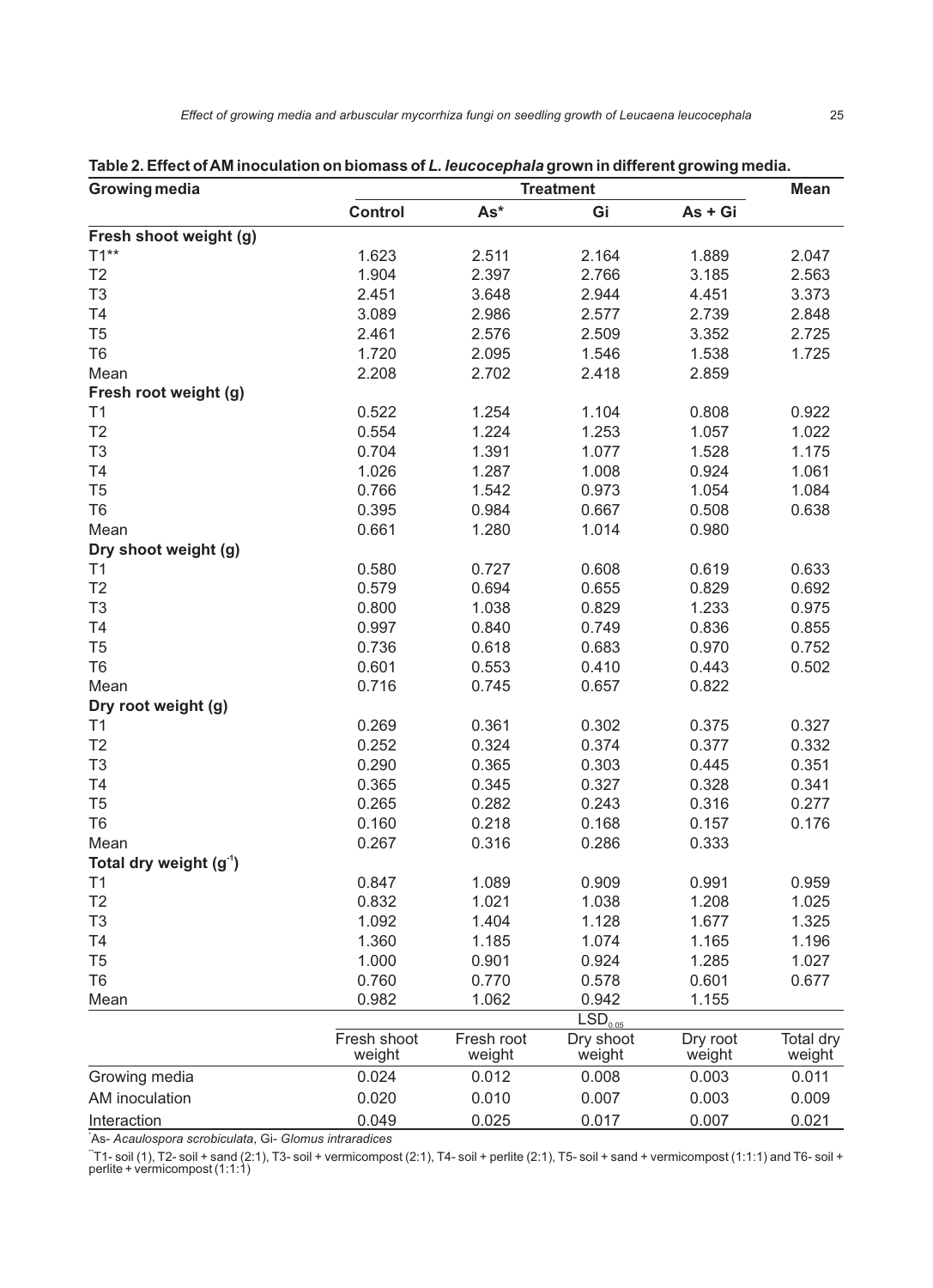plant. It also has balanced composition of nutrients (Zaller, 2007). Vermicompost mixed with the soil (T3) might have affected the physical, chemical and biological properties of the media, as the organic matter acts as glue for soil aggregation and is a source of soil nutrients. Organic matter may also improve nutrient availability and phosphorus absorption.

The root: shoot ratio was also computed for *L. leucocephala*. High root to shoot ratio indicates high absorption and storage capacity of water, which may be of advantage especially in the condition of limited moisture in the soil (Jaenicke, 1999). In present study, maximum values of root: shoot ratio and Dickson quality index were recorded in T1 when compared with other media which could be due to the better nutrition available in the soil (Table 3). Two-way interaction between different growing media and AM inoculation was also found statistically significant, showing that mycorrhizal treatments (*A. scrobiculata*,

*G. intraradices* and *A. scrobiculata* + *G. intraradices*) significantly enhanced root: shoot ratio and Dickson quality index of plants grown in T1 (soil) when compared with un-inoculated plant (control). According to Tsakaldimi *et al*. (2009), seedling quality index can be a good indicator for the out planting performance of nursery raised seedlings. The probability of nursery raised plants performance under field conditions increases with the increase in the index value (Bayala *et al*., 2009).

Results also showed that AMF significantly enhanced all the observed parameters, barring few exceptions. This could be due to more volume of soil explored for available nutrients and water by mycorrhizal plants than non-mycorrhizal plants. According to Shukla *et al*. (2012), improvement in plant growth upon AM inoculation is mainly due to the enhancement of mineral nutrient status of the plants. The plants with thriving mycorrhizal root systems are able to perform

**Table 3. Effect of AM inoculation on root: shoot ratio and seedling quality index of** *L. leucocephala* **grown in different growing media.**

| Growing media                | <b>Treatment</b> |                   |                     |                        |       |
|------------------------------|------------------|-------------------|---------------------|------------------------|-------|
|                              | <b>Control</b>   | $As*$             | Gi                  | $As + Gi$              |       |
| Root: shoot ratio (%)        |                  |                   |                     |                        |       |
| $T1***$                      | 0.480            | 0.503             | 0.495               | 0.610                  | 0.522 |
| T <sub>2</sub>               | 0.443            | 0.471             | 0.667               | 0.462                  | 0.511 |
| T <sub>3</sub>               | 0.368            | 0.349             | 0.375               | 0.367                  | 0.365 |
| T <sub>4</sub>               | 0.365            | 0.412             | 0.437               | 0.396                  | 0.402 |
| T <sub>5</sub>               | 0.364            | 0.452             | 0.359               | 0.323                  | 0.375 |
| T <sub>6</sub>               | 0.291            | 0.397             | 0.424               | 0.368                  | 0.370 |
| Mean                         | 0.385            | 0.431             | 0.459               | 0.421                  |       |
| <b>Dickson quality index</b> |                  |                   |                     |                        |       |
| T1                           | 0.103            | 0.115             | 0.158               | 0.150                  | 0.124 |
| T <sub>2</sub>               | 0.093            | 0.096             | 0.116               | 0.103                  | 0.102 |
| T <sub>3</sub>               | 0.109            | 0.130             | 0.096               | 0.147                  | 0.120 |
| <b>T4</b>                    | 0.132            | 0.120             | 0.109               | 0.111                  | 0.118 |
| T <sub>5</sub>               | 0.097            | 0.094             | 0.085               | 0.117                  | 0.098 |
| T <sub>6</sub>               | 0.068            | 0.078             | 0.061               | 0.064                  | 0.068 |
| Mean                         | 0.100            | 0.108             | 0.097               | 0.115                  |       |
|                              |                  |                   | LSD <sub>0.05</sub> |                        |       |
|                              |                  | Root: shoot ratio |                     | Seedling quality index |       |
| Growing media                |                  | 0.006             |                     | 0.001                  |       |
| AM inoculation               |                  | 0.005             |                     | 0.001                  |       |
| Interaction                  |                  | 0.011             |                     | 0.003                  |       |

\*As- *Acaulospora scrobiculata*, Gi- *Glomus intraradices*

 $T$ 1- soil (1), T2- soil + sand (2:1), T3- soil + vermicompost (2:1), T4- soil + perlite (2:1), T5- soil + sand + vermicompost (1:1:1) and T6- soil + perlite + vermicompost (1:1:1)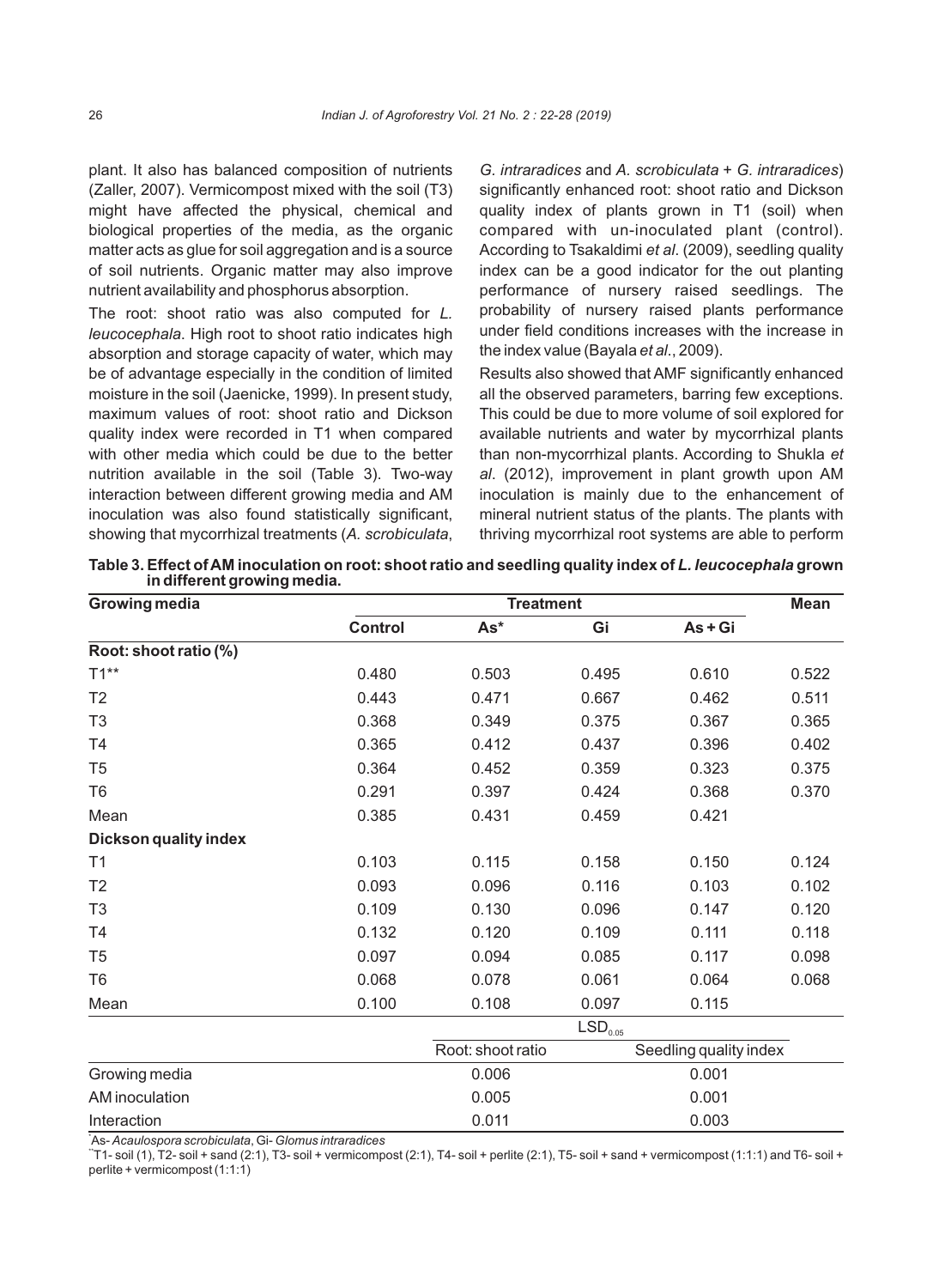better in comparison to their un-inoculated counterparts (Smith and Smith, 2012). Increase in growth parameters in AM inoculated plants has been reported by several workers in *L. leucocephala* (Lins *et al*., 2006; Habte and Antal, 2010). Further, results showed that combined inoculation of *A. scrobiculata* and *G. intraradices* gave higher values of growth parameters than individual inoculations. In present study, dependency of *L. leucocephala* on AM inoculation for dry matter production was also found maximum on combined inoculation of *A. scrobiculata* and *G. intraradices*, irrespective of potting substrate (Figure 1) which showed that both the AMF species used under the study worked synergistically with each other. Synergism in between these two species has been reported earlier in various plant species under Bundelkhand region (Shukla *et al*., 2018). Wehner *et al*. (2010) suggested that increase in richness of AM species is responsible for better growth of the plants as compared to individual AM inoculant. Different AM species (even different strains of AMF) have different strategy for colonization of plant roots, which may be related to taxonomic differences at the family level. In this study, two different AM species, having different mode of actions were included. *A. scrobiculata* forms vesicles inside root, spores outside the roots, does not produce sporocarps, etc. while *G. intraradices* produces vesicles, forms spores inside the roots and sporocarps in the rhizosphere (Jha *et al*., 2014 and 2017). This could explain the reason why combined inoculation performed better than individual inoculation in present study. On the other hand, plants grown in media containing more than two substrates (T4, T5 and T6) exhibited MD values in negative ranges for most of the inoculation treatments.

Thus, based on the results obtained from the present study, it can be concluded that potting substrate consisting of soil and vermicompost intermixed with *A. scrobiculata* + *G. intraradices* together should be used





for raising the quality seedlings of *L. leucocephala* under nursery conditions and such seedlings are likely to perform well in the real field conditions.

## **ACKNOWLEDGEMENTS**

The corresponding author is thankful to the Director, ICAR-Central Agroforestry Research Institute, Jhansi, U.P. for providing the facilities to conduct M.Sc. thesis research work at the Institute.

#### **REFERENCES**

- Agbo, C.U. and Omaliko, C.M. 2006. Initiation and growth of shoots of *Gongronema latifolia* (Benth.) stem cuttings in different rooting media. *African Journal of Biotechnology*, 5(5): 425−428.
- Bachman, G.R. and Metzger, J.D. 2008. Growth of bedding plants in commercial potting substrate amended with vermicompost. *Bioresource Technology*, 99(8): 3155-3161.
- Bayala, J., Dianda, Z.M., Wilson, Z.J., Oue´draogo, S.J. and Sanon, Z.K. 2009. Predicting field performance of five irrigated tree species using seedling quality assessment in Burkina Faso, West Africa. *New Forest*, 38: 309–322.
- Brewbaker, B.L. 1987. *Leucaena*: A multipurpose tree genus for tropical agroforestry. *In: Agroforestry- A Decade of Development* (eds. H.A. Steppler and P.K.R. Nair). International Council for Research in Agroforestry, Nairobi, Kenya, pp. 289-323.
- Caravaca, F., Barea, J.M., Palenzuela, J., Figueroa, D., Alguacil, M.M. and Roldan, A. 2003. Establishment of shrub species in a degraded semiarid site after inoculation with native or allochthonous arbuscular mycorrhizal fungi. *Applied Soil Ecology*, 22: 103–111.
- Devi, M.V.N., Ariharan, V.N. and Prasad, N.P. 2013. Nutritive value and potential uses of *Leucaena leucocephala* as biofuel – A mini review. *Research Journal of Pharmaceutical, Biological and Chemical Sciences,* 4(1): 515-521.
- Dickson, A., Leaf, A.L., and Hosner, J.F. 1960. Quality appraisal of white spruce and white pine seedling stock in nurseries. *Forestry Chronicle*, 36: 10-13.
- Habte, M. and Antal, M.J. 2010. Reaction of mycorrhizal and nonmycorrhizal *Leucaena leucocephala* to charcoal amendment of mansand and soil. *Communications in Soil Science and Plant Analysis,* 41: 540-552.
- Hartmann, H.T. and Kester, D.E. 1986. *Plant Propagation: Principles and Practices* (4<sup>th</sup> edition). Prentice Hall of India, New Delhi.
- Hogberg, P. and Kvarnstrom, M. 1982. Nitrogen fixation by woody legume *Leucaena leucocephala* in Tanzania. *Plant and Soil*, 66(1): 21-28.
- Huang, R.S., Smith, W.K. and Yost, R.S. 1985. Influence of vesicular-arbuscular mycorrhiza on growth, water relations, and leaf orientation in *Leucaena leucocephala* (Lam.) de Wit. *New Phytologist,* 99: 229-243.
- Jaenicke, H. 1999. *Good Tree Nursery Practices: Practical Guidelines for Research Nurseries*. ICRAF, Nairobi, Kenya.
- Jha, A., Kamalvanshi, M., Kumar, A., Chakravarty, N., Shukla, A. and Dhyani, S.K. 2014. The effects of arbuscular mycorrhizal inoculations and cotyledon removal on early seedling growth of *Pongamia pinnata*. *Turkish Journal of Botany*, 38: 526-535. **Fig. 1. Effect of growing media and AM inoculation on**